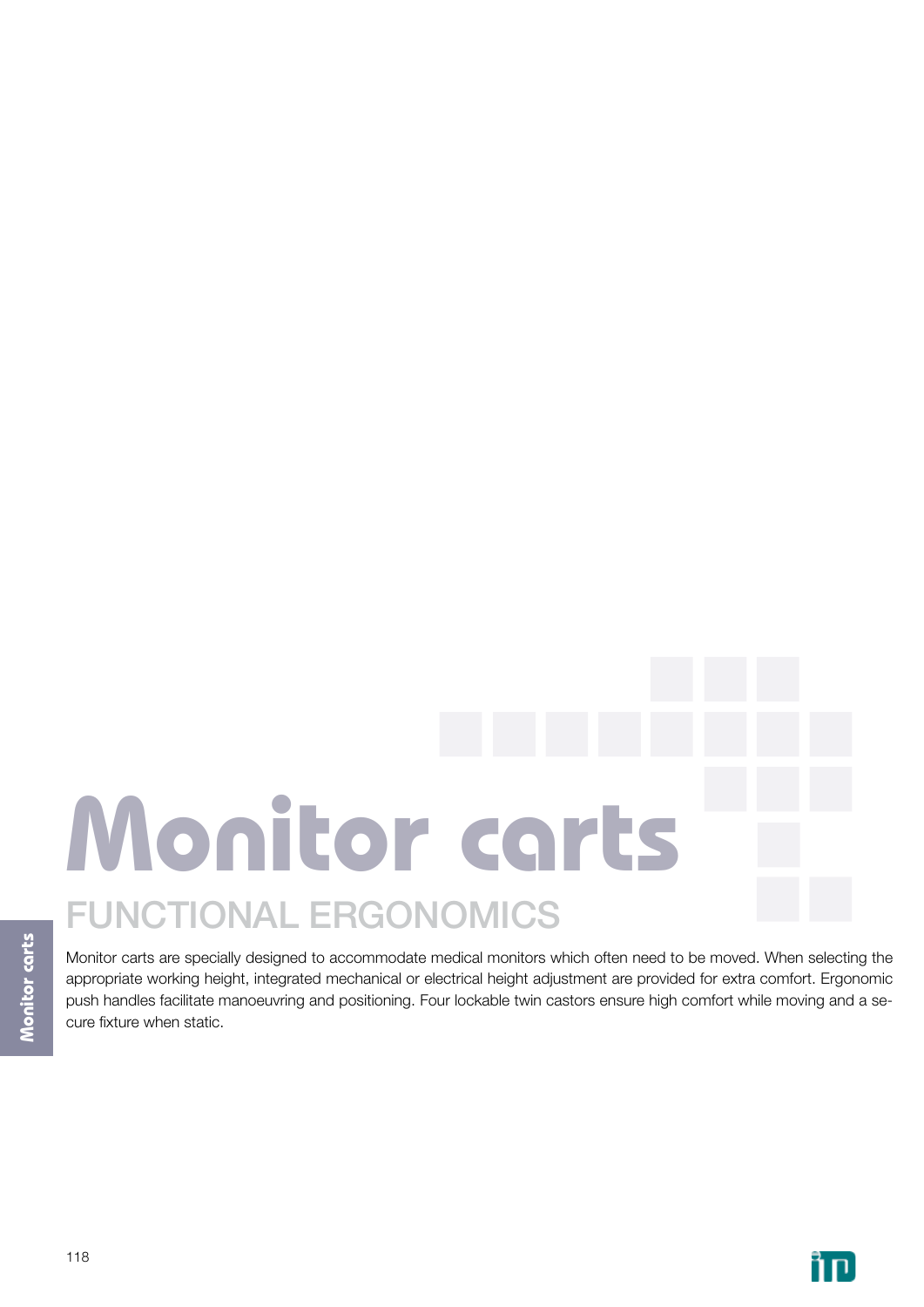

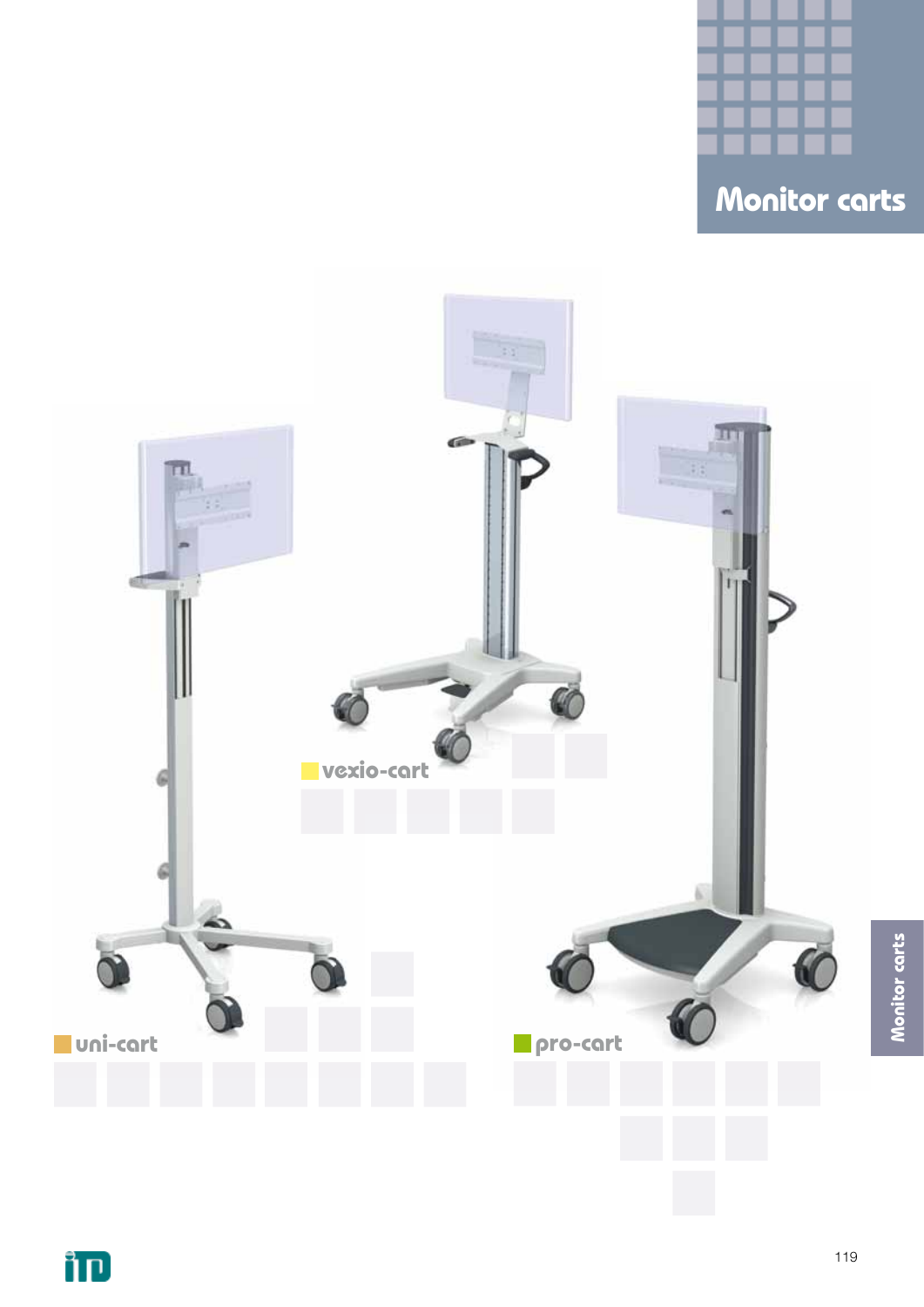# monitor carts **uni-cart**





## **uni-cart** monitor cart with mechanical height adjustment

## Equipment cart, 47 U (Total height: 1685 mm), fitted with:

- 1 basic frame with 4 lockable twin castors Ø 100 mm
- 1 mechanical height adjustment
- 1 monitor holder, tiltable with VESA 100 / 200 / 300 adaptation up to 14 kg / 30.8 lbs
- 1 counterweight set
- 2 cable winders, rear
- 1 push handle, rear

## **uni-cart** monitor cart with electric height adjustment

## Equipment cart, 35 U (Total height: 1305 mm), fitted with:

- 1 basic frame with 4 lockable twin castors Ø 100 mm 1 counterweight set
- 1 electric height adjustment, load capacity up to 20 kg / 44 lbs with power pack and remote control
- 1 monitor holder, universal with VESA 75 / 100 adaptation up to 14 kg / 30.8 lbs
- 1 keyboard drawer with mousepad (left / right)
- 1 EURO socket strip, 3-way with on/off switch
- 2 cable winders, rear
- 1 push handle, rear
- 1 PC / computer holder (small), rear
- 1 connection cable, Schuko, length 5 m
- 1 integrated plug removal barrier

| Installation height: 35 U (1120 mm)         |
|---------------------------------------------|
| 65 kg / 143 lbs                             |
| RAL 7035 light grey powder-coated           |
| <b>Decorative trims:</b> push handle see 1) |
| Scope of delivery: assembled                |
|                                             |

| Load capacity of height adjustment |                              | Item number Input voltage | Item number              |
|------------------------------------|------------------------------|---------------------------|--------------------------|
| 3-10 kg / 6.6-22 lbs               | RS.4914.XXX <sup>1) 2)</sup> | 230 V and 50 / 60 Hz      | RS.4145.XXX <sup>1</sup> |
| 10-16 kg / 22-30.8 lbs             | $RS.4915.XXX^{1/2}$          | 110 V and 50 / 60 Hz      | $RS.4146.XXX^{1}$        |



Installation height: 47 U (1504 mm) Load capacity: Finish: Decorative trims: push handle: see <sup>1) 2)</sup> Scope of delivery: assembled 65 kg / 143 lbs RAL 7035 light grey powder-coated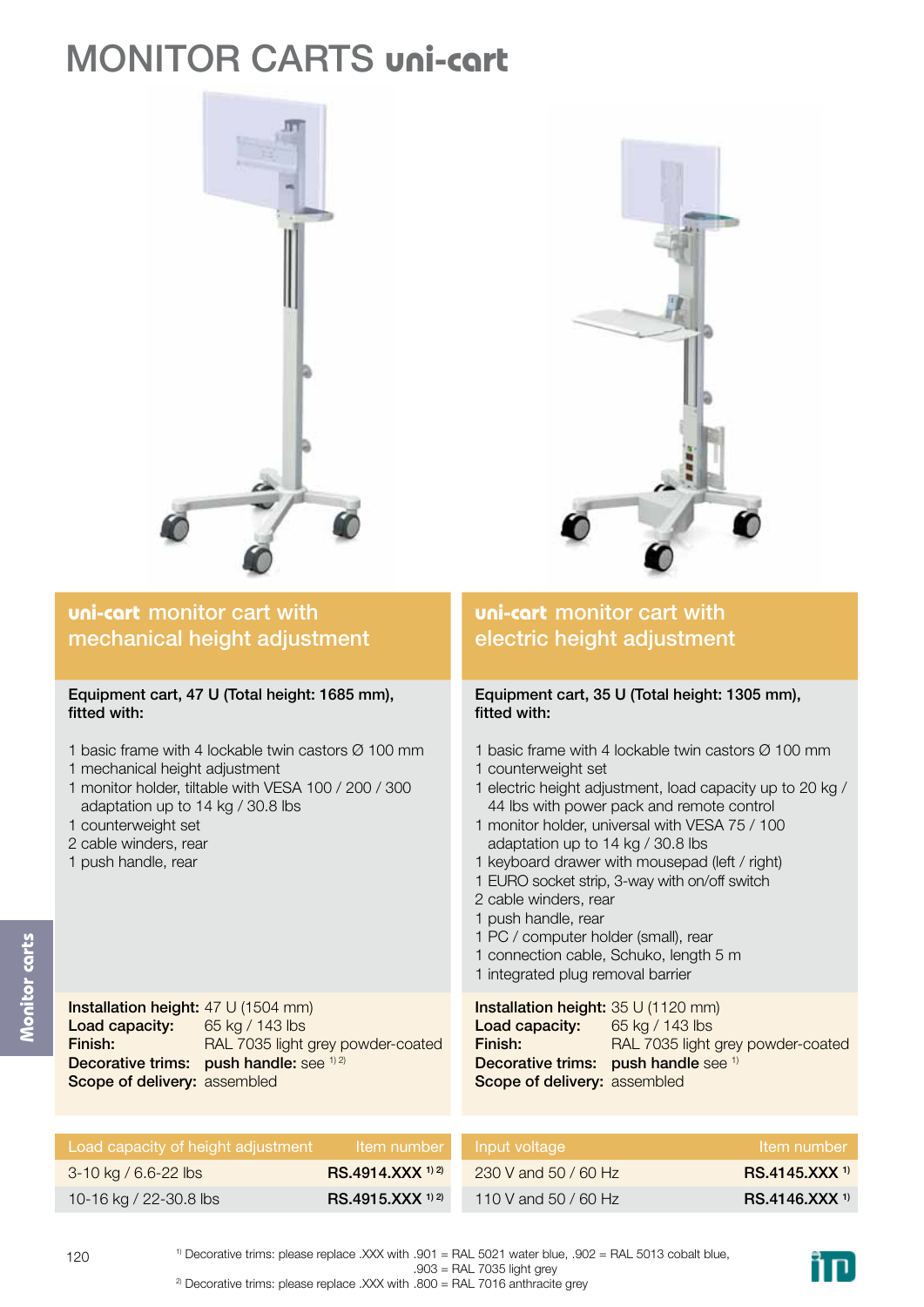# monitor carts **vexio-cart**



**vexio-cart** monitor cart with

fitted with:

mechanical height adjustment

Equipment cart, 23 U (Total height: 933 mm),

## **vexio-cart** monitor cart with mechanical height adjustment

## Equipment cart, 23 U (Total height: 933 mm), fitted with:

1 basic frame with 4 locable twin castors  $\varnothing$  100 mm 2 cable ducts, at the side 4 hygiene strips 1 electric-box in the equipment cart base 1 mechanical height adjustment with release pedal 1 monitor holder, titable with VESA 75 / 100 adaptation up to 14 kg / 30.8 lbs and keyboard shelf with mousepad (left/right) 1 PC / computer holder, small 1 EURO socket strip, 3-way, with external earthing connector 2 cable winders, rear Installation height: 23 U (736 mm) Load capacity: 65 kg / 143 lbs 1 basic frame with 4 locable twin castors Ø 100 mm 6 hygiene strips 1 mechanical height adjustment with release pedal 1 monitor holder, tiltable with VESA 100 / 200 / 300 adaptation up tp 14 kg / 30.8 lbs with locators 1 counterweight set 2 cable winders, rear 1 push handle, rear Load capacity:

| Load capacity:                      | 65 kg / 143 lbs                                   |
|-------------------------------------|---------------------------------------------------|
| Finish:                             | RAL 7035 light grey powder-coated                 |
|                                     | <b>Decorative trims: Support column: anodised</b> |
|                                     | cable ducts: see $1$                              |
| <b>Scope of delivery: assembled</b> |                                                   |



| Load capacity of height adjustment | Item number                 | Load capacity of height adjustment | Item number      |
|------------------------------------|-----------------------------|------------------------------------|------------------|
| $3-10$ kg / 6.6-22 lbs             | $NT.5007.XXX$ <sup>1)</sup> | $3-10$ kg / 6.6-22 lbs             | NT.5014.XXX 1) 2 |
| 8-14 kg / 17.6-30.8 lbs            | NT.5008.XXX <sup>1)</sup>   | 8-14 kg / 17.6-30.8 lbs            | NT.5015.XXX 1) 2 |



1) Decorative trims: please replace .XXX with .901 = RAL 5021 water blue, .902 = RAL 5013 cobalt blue,  $.903 = \text{RAL } 7035$  light grev

<sup>2)</sup> Decorative trims: please replace .XXX with  $.800 = RAL$  7016 anthracite grey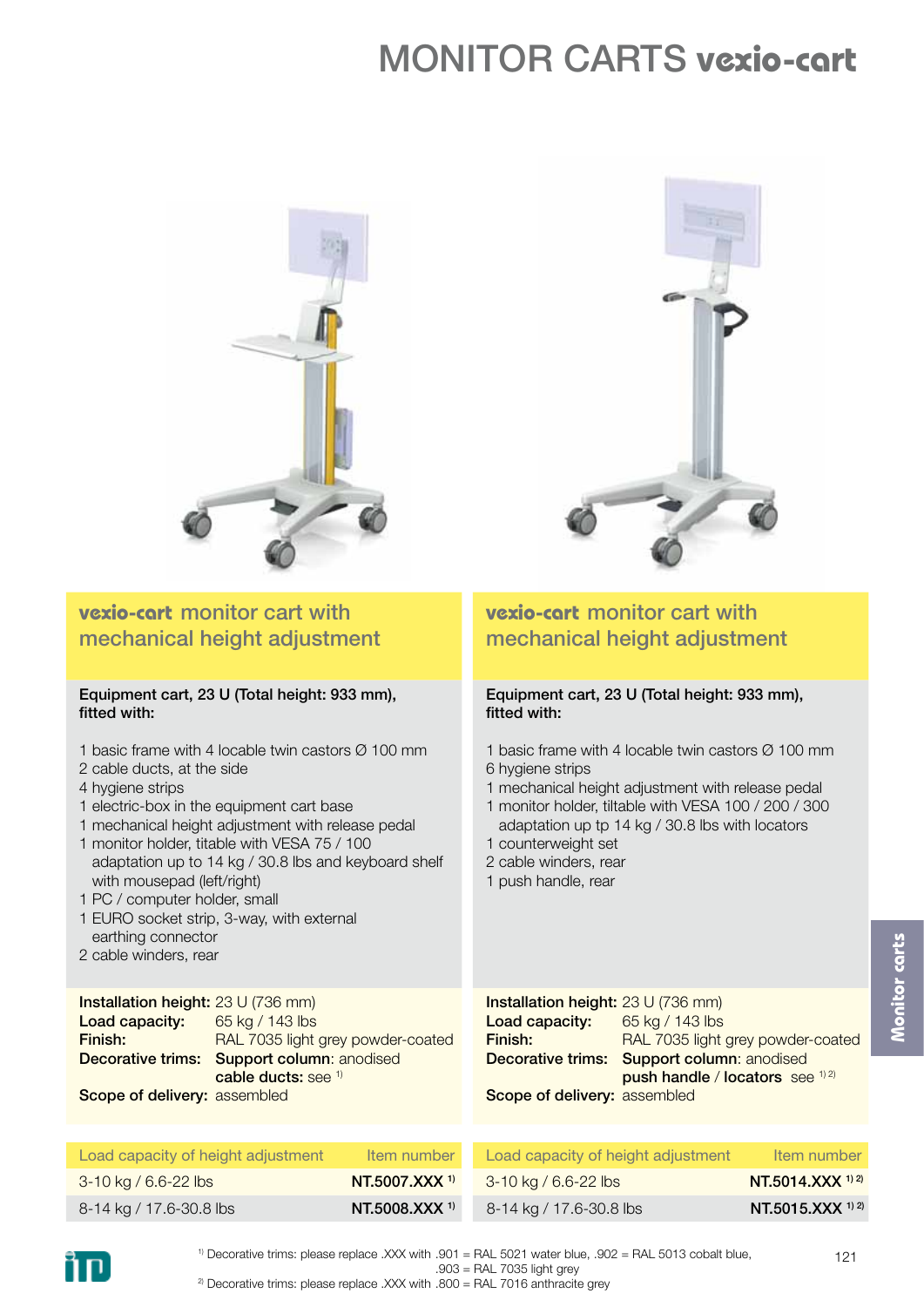# monitor carts **pro-cart**





## **pro-cart** monitor cart with electric height adjustment

## Equipment cart, 35 U (Total height: 1332 mm), fitted with:

- 1 basic frame with 4 locable twin castors Ø 100 mm
- 1 electric height adjustment, load capacity up to 20 kg / 44 lbs with power pack and remote control
- 1 shelf with handle, front
- 1 monitor holder, universal, with VESA 75 / 100 adaptation up to 14 kg / 30.8 lbs
- 1 keyboard drawer with mousepad (left / right)
- 1 push handle, rear
- 2 cable winders, rear
- 1 connection cable, Schuko, length 5 m

## **pro-cart** monitor cart with mechanical height adjustment

## Equipment cart, 48 U (Total height: 1798 mm), fitted with:

- 1 basic frame with 4 locable twin castors  $\varnothing$  125 mm, conductive
- 1 mechanical height adjustment
- 1 monitor holder, tiltable with VESA 100 / 200 / 300 adaptation up to 14 kg / 30.8 lbs
- 1 counterweight set
- 1 push handle, rear
- 2 cable winders, rear

Installation height: 35 U (1120 mm) Load capacity: Finish: Decorative trims: handle and push handle: see 1) Scope of delivery: assembled 80 kg / 176 lbs RAL 7035 light grey powder-coated

Installation height: 48 U (1536 mm) Load capacity: Finish: Decorative trims: push handle: see 1) 2) Scope of delivery: assembled 80 kg / 176 lbs RAL 7035 light grey powder-coated

| Input voltage        | Item number                 | Load capacity of height adjustment | Item number       |
|----------------------|-----------------------------|------------------------------------|-------------------|
| 230 V and 50 / 60 Hz | $PT.5012.XXX$ <sup>1)</sup> | 3-10 kg / 6.6-22 lbs               | PT.5016.XXX 1) 2) |
| 110 V and 50 / 60 Hz | PT.5017.XXX <sup>1)</sup>   | 10-16 kg / 22-35.2 lbs             | PT.5015.XXX 1) 2) |



**Monitor carts**

nitor carts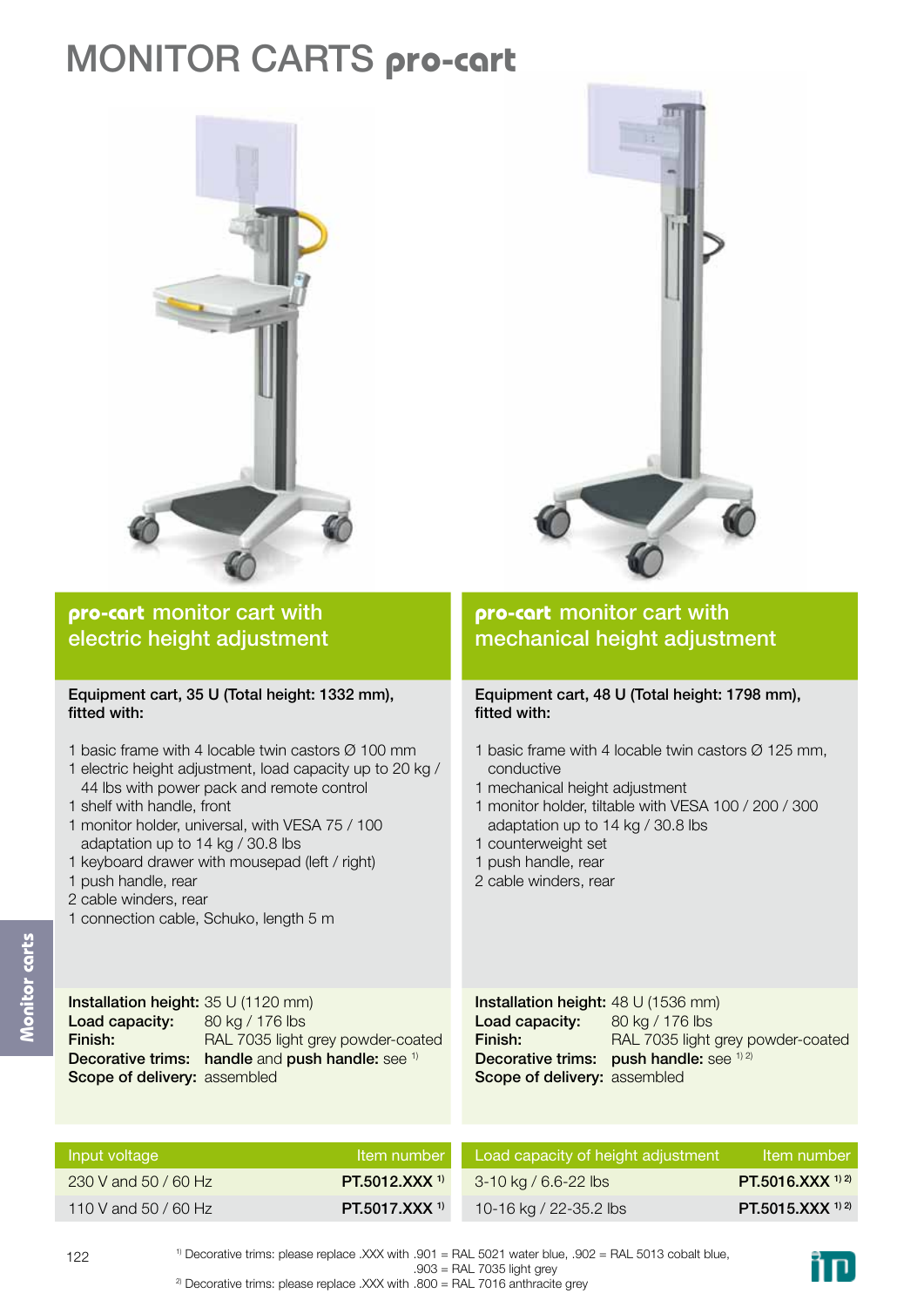# MONITOR CARTS FOR PHILIPS IntelliVue





## **uni-cart** rollstand for Philips IntelliVue MP5-70 / MX400-800

## Equipment cart, 32 U (Total height: 1265 mm), fitted with:

- 1 basic frame with 4 lockable twin castors Ø 100 mm
- 1 counterweight set
- 1 tilt and swivel unit with Table Top Mount adapter for Philips IntelliVue MP5-70 / MX400-800 up to 14 kg /30.8 lbs
- 1 vertical holder for "external rack"
- 1 storage basket
- 1 push handle, rear
- 1 integrated plug removal barrier

## **vexio-cart** rollstand for Philips IntelliVue MP5-70 / MX400-800

## Equipment cart, 25 U (Total height: 1042 mm), fitted with:

- 1 basic frame with 4 lockable twin castors Ø 100 mm
- 1 counterweight set
- 1 tilt and swivel unit with Table Top Mount adapter for Philips IntelliVue MP5-70 / MX400-800 up to 14 kg /30.8 lbs
- 1 storage basket
- 1 push handle, rear
- 6 hygiene strips

Installation height: 32 U (1024 mm) Load capacity: Finish: Decorative trims: push handle and holder: Scope of delivery: assembled, Philips Table Top Mount is 50 kg / 110 lbs RAL 7035 light grey powder-coated Medium Aqua Accent powder-coated not included in the scope of delivery

| Installation height: 25 U (800 mm) |                                                          |
|------------------------------------|----------------------------------------------------------|
| Load capacity:                     | 65 kg / 143 lbs                                          |
| Finish:                            | RAL 7035 light grey powder-coated                        |
| Decorative trims:                  | push handle: RAL 7035 light grey                         |
|                                    | powder-coated                                            |
|                                    | Scope of delivery: assembled, Philips Table Top Mount is |
|                                    | not included in the scope of delivery                    |
|                                    |                                                          |

## Item number RS.4903.801 Item number NT.5016.903